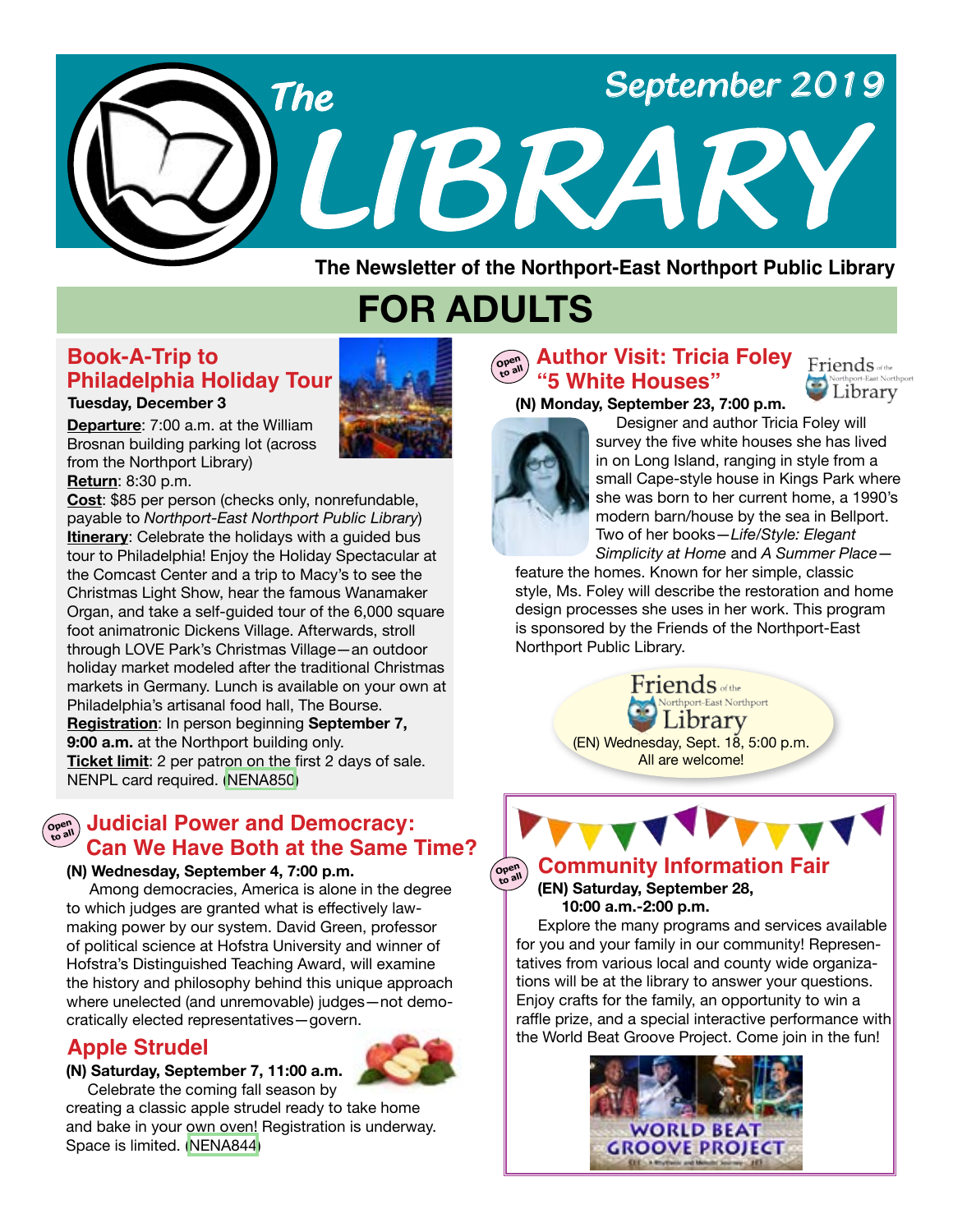# **FOR ADULTS**



 **(N) Wednesday, September 11, 7:00 p.m.** Northport Reader's Theater, in conjunction with Northport Arts Coalition, will present "4 x 4," a staged reading of four plays by four actors. Each play

#### **Introduction to Microsoft Access (N) Tuesday, September 10, 7:00 p.m.**

is a poignant comedy telling a different relationship between a man and a woman. The performances will be followed by a talkback with the actors and the playwrights.

# **FOR ADULTS**

## **Computer Classes**



 In this hands-on class for intermediate and advanced computer users, you will learn the basics of database design and management using Microsoft Access. Topics include planning and defining a database, and working with fields, records, tables, queries, and more. Registration is underway. [\(NENC308\)](https://search.livebrary.com/record=g1057769~S43)

#### **SeniorNet:**

#### **(N) Thursday, September 19, 2:00 p.m.**

#### **Emotional Freedom Technique (N) Wednesday, September 18, 7:00 p.m.**

 Taking and sharing photos with family and friends is quick and easy with your iPhone or Android phone. Learn the best practices to improve your smartphone photography skills and the quality of your photos. Registration is underway. [\(NENC309\)](https://search.livebrary.com/record=g1093187~S43)

# Hands **Introduction to Microsoft Office 365**

 **(EN) Tuesday, September 24, 7:00 p.m.** 

Learn how to access and use Microsoft Office 365 in this hands-on program. Topics include creating, sharing, editing documents, and more. Registration is underway. [\(NENC310\)](https://search.livebrary.com/record=g1093196~S43)



 **(N) Tuesday, September 10, 2:00 p.m.** 

Deer are a challenge for gardeners. Join Cornell Community Horticulture Specialist Roxanne Zimmer as she describes the shrubs, annuals, and perennials that deer tend not to eat. Native plant choices are featured as well as other ornamentals. She will talk about 'deer candy' that should be avoided as well as siting, physical barriers, and homemade and commercial remedies to deter browsing in your landscape.

## $\begin{bmatrix} \mathbb{C}_{\mathrm{open}} \end{bmatrix}$  NAC presents "4 x 4"

 $\widehat{\mathcal{C}}_{\text{open}}^{\text{open}}$ ) Learn to Be  $\dots$  Tobacco Free **to all**

 EFT/Tapping practitioner Donna Nesteruk explains this technique which can help individuals empower themselves by taking control of their decisions and their lives. Learn how to access the dynamic energy source within the body using EFT/Tapping, and break free from the obstacles that lead to day to day stress and anxiety. Come and experience a healthy approach to peace of mind and emotional freedom.

#### **Open to all**

 **(EN) Monday, September 16, 7:00 p.m.** Kevin Stiegelmaier has been kayaking for more than 20 years and has authored guidebooks on the subject—*Canoeing & Kayaking New York* and *Paddling Long Island*. The essential gear you should have, basic paddling techniques, safety, and the best places to kayak on Long Island will be covered. Mr. Stiegelmaier will share resources needed for paddlers to plan their own trips as well as distribute maps of some of his favorite paddles!

## **open Rating America's Presidents (1789-2016): Ten Ways to Evaluate the Best and the Worst**

 **(N) Friday, September 20, 10:00 a.m.** Falls are a leading cause of injury for older adults. In this two-hour comprehensive seminar, a health professional from the Suffolk County Department of Health Services will explain how to build confidence and reduce the probability of falls. Topics will include ways to keep the home environment safe, proper footwear, vision and medication review, and strength and balance exercises.

## **Dynamic English**

#### **(EN) Tuesday, September 24, 7:00 p.m.**

This informal reading group is designed for intermediate English language learners and for those who would like to develop their literacy skills. Pick up this month's reading selection at the East Northport Circulation Desk.

#### **Staying Independent for Life Open to all**

 **(EN) Thursdays, September 12, 19, 26, October 10, 17, 24, November 14, 6:00 p.m.**  This free, multi-session program is offered by the Suffolk County Office of Health Education and is based on the CDC's Clinical Practice Guidelines for treating nicotine dependence. The emphasis is on *preparing* to quit. Those who use all forms of tobacco are welcome.

Call Debora Rippel at the Suffolk County Office of Health Education at 631-853-2928 to register.

## $\left(\begin{smallmatrix} \mathsf{open}\ \mathsf{on} \end{smallmatrix}\right)$  Kayaking on Long Island

## **Harvest Gatherings in Good Taste**

**Career coach Constance Lagan will** provide job seekers with the skills to approach a job search with an optimistic attitude. Promote yourself with positive success during the search, interview, and negotiation process to secure a position you love, and earn a wage that reflects your market value. Registration is underway. [\(NENR213](https://search.livebrary.com/record=g1093288~S43))

#### **(N) Saturday, September 28, 12:00 p.m.**

 Simply Creative Chef Rob Scott will be here to prepare a delicious seasonal menu. The demonstration and tasting will include autumn garden vegetable soup, pumpkin-shaped cheese ball with cheddar and chives, and roasted butternut squash salad with warm cider vinaigrette. A nonrefundable \$7 materials fee is due at the time of registration. Registration begins September 9. [\(NENA852](https://search.livebrary.com/record=g1093550~S43))

## **NAC's Do-ing Music presents Canta Libre Chamber Ensemble**

## **Literacy in Action**

**(EN) Thursdays, September 12, 19, 26, October 3, 10, 17, 24, 7:00 p.m.**

Develop your English vocabulary, grammar, reading, and pronunciation in this friendly English conversation group. Registration begins September 3. ([NENR217\)](https://search.livebrary.com/record=g1093756~S43).

#### **(N) Tuesday, October 1, 7:00 p.m.**

 Author Angela Reich is a resident of Long Island's South Shore, where she serves as a docent for the Fire Island Lighthouse and sails as a crew member for the Long Island Maritime Museum's historic oyster sloop. Her first novel, set in the mid-1800s, sweeps the reader from a desolate Fire Island beach across the Atlantic to war-torn Italy, following the fate of the ship *Elizabeth*. Copies of the book will be available for purchase and signing.

#### **"Shipwreck of Hopes" Open to all The Long Island History Behind the Novel**

#### **(N) Tuesdays, September 17, October 15,**

 **November 19, December 17, 2:00 p.m.** Michael D'Innocenzo, Distinguished Professor Emeritus of History at Hofstra University, will lead this four-part series building on the new 2019 C-SPAN book, *The Presidents*. The series will explore the changing roles of American presidents—which presidents have risen in the ratings over the years, which have declined, and why. Professor D'Innocenzo will provide handouts, use visuals, and offer reading suggestions in order to facilitate discussion.

## **ESL Game Night**

#### **(EN) Tuesday, September 10, 7:00 p.m.**

Would you like to practice and grow your English language skills? Join in a fun-filled evening playing games and making new friends. Registration is underway. ([NENR220\)](https://search.livebrary.com/record=g1093632~S43)

## $\left(\begin{smallmatrix} \mathsf{open}\ \mathsf{out} \end{smallmatrix}\right)$  Quick Reads

## **Musical Spanish**

#### **(EN) Tuesdays, September 3, 10, 17, 24, October 1, 8, 15, 22, 29, 4:00 p.m.**

 This fun program will help you develop your Spanish language skills by listening to and deciphering the words of popular songs known throughout the Spanish-speaking world. Registration is underway. [\(NENR216](https://search.livebrary.com/record=g1093292~S43))



### **Everyday Spanish**

#### **(EN) Thursdays, September 12, 19, 26, October 3, 10, 17, 24, 31, 4:00 p.m.**

 This Spanish conversation course will focus on mastering key vocabulary words to help you start conversing in Spanish immediately—great for both beginning and intermediate Spanish language learners. Registration begins September 3. ([NENR218](https://search.livebrary.com/record=g1093758~S43))

#### **(EN) Monday, September 16, 2:00 p.m.**

Are you a Literacy Suffolk Volunteer? Connect with other volunteers who provide literacy services to our community and share techniques and practices that will help your literacy student succeed. Learn about materials in the Adult Learners collection as well as electronic databases and free online resources. Registration begins September 3. [\(NENR215\)](https://search.livebrary.com/record=g1093304~S43)

## **How Do You Say It?**

#### **(EN) Saturdays, October 5, 12, 19, 26, November 2, 9, 16, 23, 10:00 a.m.**

"Way," "Weigh," and "Whey," . . . Yes, we know it's crazy! Learning to pronounce English words correctly can be hard. Expand your vocabulary while practicing pronunciation in this fun workshop. Registration begins September 23. ([NENR219\)](https://search.livebrary.com/record=g1094245~S43)

### **Smartphone Photography 101**

#### **(N) Tuesday, September 17, 6:30 p.m.**

Recruiters from the Department of Homeland Security will explain the process and requirements to become a U.S. Customs & Border Protection Officer. Registration begins August 28. [\(NENR214](https://search.livebrary.com/record=g1093770~S43))

## **Career Classes**



## **How to Become a U.S. Customs & Border Protection Officer**

### **An Optimistic Approach to Job Seeking**

Classes in Microsoft Excel, QuickBooks, Introduction to Windows Computers, and Photoshop Elements. Details and registration information: **www.nenpl.org/CompClass** 

### **Coming in October Computer Learning Month**

#### **(N) Friday, October 4, 7:30 p.m.**

Enjoy Canta Libre (flute, harp, and strings) as they play newly commissioned works written especially for Canta Libre, as well as new repertoire for Canta Libre by Gabriel Pierne and

Jean Francaix. A meet and greet reception with the musicians will follow the concert.



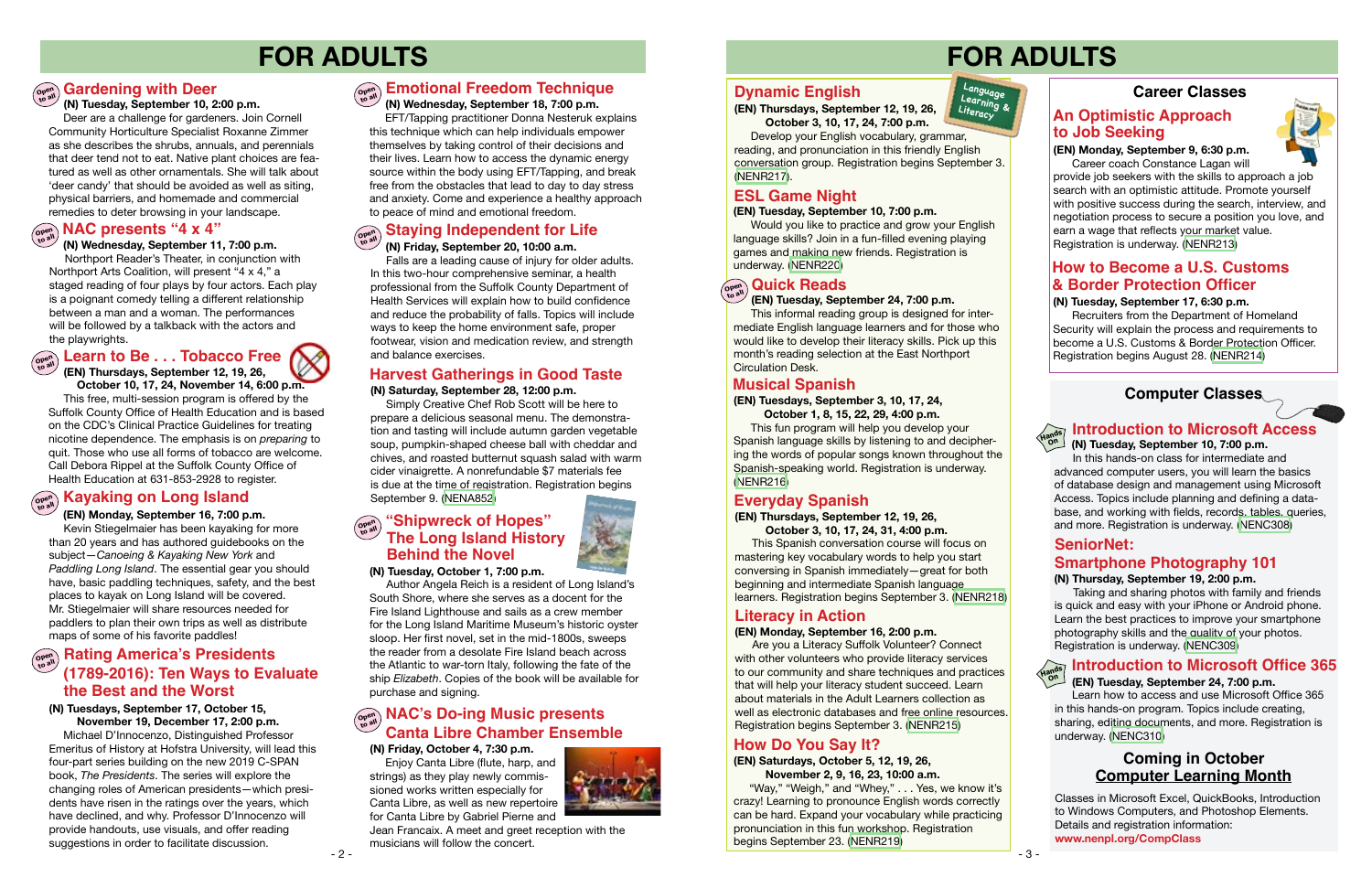# **FOR TEENS**



## **Teen Writers Workshop**

#### **(N) Saturday, September 14, 2:00-3:30 p.m.**

 Looking to spruce up your accessories or even your locker? Learn how to make pinback buttons and magnets, customize a locker mirror, and decorate your new binders and notebooks with stickers. [\(NENY575](https://search.livebrary.com/record=g1093660~S43))

## **Back to School Gear Revamp!**

#### **Teen Volunteer Opportunities**

*Open to students in grades 7-12* You may choose one volunteer opportunity.

### **Bookmarks for Homeward Bound**

**(EN) Saturday, September 28, 2:00-3:00 p.m.** Come create bookmarks for our Homeward Bound Program and receive volunteer credit. ([NENY580](https://search.livebrary.com/record=g1094136~S43))

## **LEGO Volunteers**



 $|\boldsymbol{v}|$ 







## *Rocketman*

Please note: These courses promote safe driving and help participants maintain *their driving skills. Check with your insurance company about the specific premium and point reductions available to you.*

**Fridays, (N) September 20 and (EN) September 27, 2:00 p.m.**

 An epic musical fantasy about the uncensored human story of Sir Elton John's breakthrough years. Rated R. 121 minutes.

## **Friday Movies**



#### *The Hustle* **Fridays, (N) September 6 and (EN) September 13, 2:00 p.m.**

Anne Hathaway and Rebel Wilson star as female scam artists, one low rent and the other high class, who team up to take down the men who have wronged them. Rated PG-13. 94 min.



*Closed captioning will be displayed.*

# **FOR ADULTS**

## **Defensive Driving**

## **AARP Smart Driver Course**

**(EN) Tuesdays, September 10 & 17, 7:00-10:00 p.m.** Applications are currently available in both library buildings. Fee: \$36

**(EN) Saturday, September 14, 9:30 a.m.-4:30 p.m.**

Registration begins August 24 at the East Northport Library only. [\(NENA846](https://search.livebrary.com/record=g1093073~S43))

Fee: \$20 for AARP members (\$25 for nonmembers) payable to *AARP* by check or money order only at registration.

 **(N) Saturday, October 12, 9:30 a.m.-4:00 p.m.** Applications are available in both library buildings

beginning September 21. Fee: \$36

 **(N) Wednesday, September 25, 6:30 p.m.**

 Join Cinema Arts Centre co-director Dylan Skolnick to view and discuss *Wild Rose.* A troubled young Glaswegian woman dreams of becoming a Nashville country star. Rated R. 86 minutes.

#### **(N) Tuesdays, October 8 & 15, 9:30 a.m.-12:30 p.m.**

Registration begins September 24 at the Northport Library only. ([NENA855](https://search.livebrary.com/record=g1093537~S43))

Fee: \$20 for AARP members (\$25 for nonmembers) payable to *AARP* by check or money order only at registration.

**(N) Thursday, September 5, 7:00 p.m.** Our nonfiction group will discuss *The Blood of Emmett Till* by Timothy B. Tyson.



**(N) Monday, September 30, 7:00 p.m.** The group will discuss *Eleanor Oliphant Is* 

*Completely Fine* by Gail Honeyman.

**(N) Thursday, September 12, 2:00 p.m.**

### **Cinema at the Library:** *Wild Rose*

 The group will discuss *People of the Book* by Geraldine Brooks.

*Copies of the discussion books are available at the Northport Library Circulation Desk.* 

## **Truth Be Told**

### **Novel Ideas**

### **Page Turners**



**(EN) Wednesday, September 11,**

 **10:00, 10:30, 11:00 & 11:30 a.m.** [\(NENA853\)](https://search.livebrary.com/record=g1093616~S43) **(N) Tuesday, September 17,**

 **9:30, 10:00, 10:30 & 11:00 a.m.** [\(NENA854\)](https://search.livebrary.com/record=g1093618~S43) A volunteer from the Health Insurance Information, Counseling, and Assistance Program (HIICAP) will

answer questions, one-on-one, about Medicare and supplementary insurance by appointment. Registration begins September 3.





## Local History ORAL HISTORIES

## **Medicare Counseling**



[\(NENY572\)](https://search.livebrary.com/record=g1093604~S43) **(N) Wednesday, September 25, 5:30-6:30 p.m.**

[\(NENY573\)](https://search.livebrary.com/record=g1093605~S43) Take a break from your homework and create cool drawings with Posca paint markers.

#### **(N) Friday, September 20, 7:00-8:30 p.m.**

If you love Nintendo, you will not want to miss this monthly meet-up. We will discuss Nintendo games new and old, make fun gamer crafts, and participate in gaming competitions for prizes! This month we will be celebrating the Legend of Zelda series. ([NENY577\)](https://search.livebrary.com/record=g1094078~S43)

## **Nintendo Night: Legend of Zelda**

*Open to students in grades 8-12* **(N) Friday, September 27, 7:30-8:45 p.m.**

 Do you love to write? Join fellow writers to discuss your ideas and get feedback on your work. New members are always welcome. ([NENY578\)](https://search.livebrary.com/record=g1094079~S43)

#### **(N) Tuesday, September 24, 7:00-8:00 p.m.**

 Work with other teen volunteers to piece together the Solomon R. Guggenheim Museum LEGO set. The set will be displayed in the Library when completed. [\(NENY581](https://search.livebrary.com/record=g1094139~S43))

> These kits include items such as a yo-yo, binoculars, or playing cards, and a book that teaches you how to master a new skill! To check one out, simply bring the tote bag to the Circulation Desk, or ask a Teen Librarian for more information.



## **Chill Out and Create: Posca Paint Markers**

*Looking to learn something new?*  **Check out our Teen Activity Packs!**

## *Network*

 **(N) Thursday, September 26, 2:00 p.m.** Roger Ebert likened it to "prophecy."



the rise and excesses of ratings-driven reality TV, fake news, and outrage as a marketable commodity. Journalist and professor Mark Prendergast will host a showing and lead a discussion of the film's message and relevance for today. Rated R. 121 minutes.

#### **(N) Friday, September 13, 7:00-8:30 p.m.**

 Come join our monthly Friday night program where we try different snacks and beverages from around the world. This month we will sample snacks from Mexico. ([NENY574\)](https://search.livebrary.com/record=g1093606~S43)

## **Snack Around the World: Mexico**

#### **(N) Wednesday, October 2, 7:00-8:00 p.m.**

Our philosophy club is a great opportunity for teens to delve into life's big questions in an enthusiastic atmosphere of free thinking, energetic exchange, and unique perspectives. Food for thought (refreshments) will be served. ([NENY576](https://search.livebrary.com/record=g1094133~S43))

## **Socrates Café**

### **(EN) Saturday, October 12, 1:00-2:00 p.m.**

 Will you make the cut? Teams brainstorm and create a snack made out of mystery ingredients and present their creation to be judged. ([NENY579\)](https://search.livebrary.com/record=g1094134~S43)

## **Chopped**

#### **(N) Monday, September 16, 7:00 p.m.** *Teens and parents are welcome*

 The essay is often one of the hardest parts of the college application process. Learn more about writing this important essay as Naushad Mehta, a professional writing coach, offers guidance and tips on writing a winning essay. Registration begins September 4. ([NENY582](https://search.livebrary.com/record=g1093661~S43))

## **College Application Essay Writing Workshop**

A new local history resource has been created and is now available on the adult patron computers in both library buildings. This resource provides access to over 100 local oral histories. Visit the library to browse this new resource! Digitized versions of local newspapers, historical postcards and photographs, community history, and much more are accessible through the library website: **www.nenpl.org**.

> Selections for the November meeting will be available for pick up at the Northport Circulation Desk beginning October 1.

## **Short Story Central**

#### **Crafty Teens**

**(EN) Saturday, September 28, 10:00 a.m.-12:00 p.m.** ([NENY583\)](https://search.livebrary.com/record=g1094141~S43)

**(EN) Saturday, September 28, 12:00-2:00 p.m.** ([NENY584\)](https://search.livebrary.com/record=g1094142~S43)

 Help children with crafts at our Community Information Fair.

 Stop by the Northport and East Northport Teen Centers to donate new or gently used Halloween costumes (all sizes) to be given to several service and youth organizations in the Town of Huntington. Costumes will be accepted from Monday, September 23 through Friday, October 4. Bins will be located in both Teen Centers.

# Halloween Costume Drive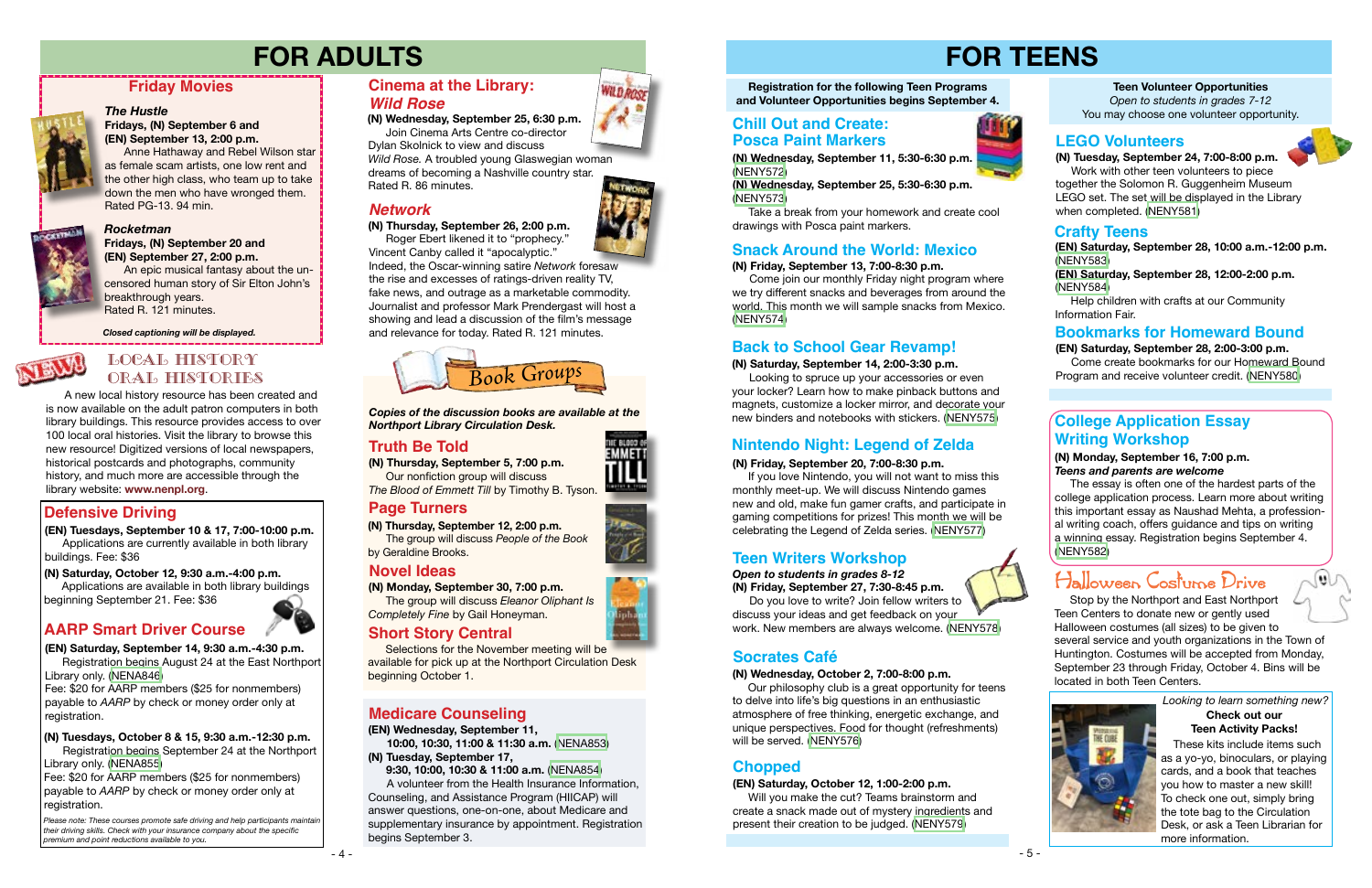#### **drop Shark Tale Storytime in**

#### **(N) Thursdays, September 19, 26, October 3, 10, 10:00 a.m.**

*Children 1-3 years with adult; siblings welcome*

Child development experts are on hand to answer your questions while your children play with ageappropriate toys. An open-ended art activity and a circle time with stories and songs are included. (60 min.) ([NENJ784](https://search.livebrary.com/record=g1093259~S43))

## **Sing and Play**

#### **(EN) Mondays, September 16, 23, October 7,**

 **10:00 a.m.** ([NENJ781](https://search.livebrary.com/record=g1093260~S43)) **or 11:00 a.m.** ([NENJ782](https://search.livebrary.com/record=g1093327~S43)) *Children 1-3 years with adult; siblings welcome*

 Sing songs and rhymes while using scarves, bells, balls, and more that engage children in musical and physical activity to reinforce early literacy skills and foster a love of language. (30 min.)

#### **Programs for families**

# **FOR CHILDREN**

**Registration for the following Road to Reading series programs begins September 5. (***One series program per child please***)** 

#### **1, 2, 3 Learn with Me**

**Program for children and accompanying adult; no siblings please** 

**(N) Wednesdays, September 18, 25, October 2, 10:00 a.m.**

*Children birth-23 months with adult; no siblings* Enjoy rhymes and songs with your young child in

this program focusing on nursery rhymes. (30 min.) [\(NENJ785\)](https://search.livebrary.com/record=g1093256~S43)

## **Mother Goose Rhyme Time**

*Children 1-4 years with adult; siblings welcome* Children learn to use their minds as well as their muscles while having fun building with various blocks and playing with other children. (45 min.)

 **(EN) Tuesday, September 10, 7:00 p.m.** *Children birth-5 years with adult; siblings welcome*

 Join us for a jaw-dropping good time as we read, dance, and sing to some *fin*-tastic stories and songs. (30 min.)

*Stop by the Library and pick up the September bookmark by Reese Ciaio. reading list compiled by Children's Librarians is on the back.*



# **Spot**

 **(N) Tuesday, September 10, 7:00 p.m.** *Children in grades 4 and up*

Be the first to read advance copies of new books and participate in informal book discussions. The club

meets monthly through January 2020 when an election will be held to determine which book the members think is the best of the year. New members are always welcome. (60 min.)

#### **Block Party! drop**

 **(N) Wednesday, September 11, 10:00 a.m. in**

> **The Summer Reading Club is over, but your charts may still be at the Library. Please pick them up in the Children's Room by September 30. 1,061 children signed up. 3,645 visits were made to the Library to report on books. 5,386 hours were spent reading!!**

**Congratulations to all the 2019 Summer Reading Club Participants!**



*Children birth-23 months with adult; siblings welcome*  Using stories and songs, learn some basic signs

with your baby to enhance their communication with you before their language skills develop. (45 min.) Registration begins August 29. [\(NENJ791\)](https://search.livebrary.com/record=g1093265~S43)

**(EN) Tuesdays, September 17, 24, October 8, 15, 1:00 p.m.**

*Children 4-5 years; independent*

Children listen to stories, sing songs and rhymes, and participate in hands-on activities that increase vocabulary and letter knowledge. (40 min.) ([NENJ786](https://search.livebrary.com/record=g1093235~S43))

## **Concept State of Second State State**

#### **Independent program**

## **Preschool Storytime**

## **Moms' Group**

#### **(EN) Wednesdays, September 18, 25, October 2, 16, 23, 10:00 a.m.**

*Children birth-3 years with mother; siblings welcome*

# **FOR CHILDREN** + Breakout EDU **for Scout Groups**

 This is a weekly discussion for moms and their children. Led by a trained facilitator, this program will introduce various topics and activities that celebrate and explore motherhood while your children play with toys beside you. (90 min.) Due to the unique nature of this program, we will not be able to accommodate drop-ins. Registration begins September 5. [\(NENJ787\)](https://search.livebrary.com/record=g1093252~S43)

### **Pictures from Casey Carle's BubbleMania! Summer Reading Club Finale Show:**





certified therapy dog. Registration begins September 5. **The Bookmark** Dogs are great listeners and provide a calming environment for kids to read aloud. Fetch a good book and sign up for a 15-minute reading session with a [\(NENJ799\)](https://search.livebrary.com/record=g1093631~S43)

Preschoolers and kindergarteners will enjoy playing with these child-friendly tablets that are pre-loaded with 100% secure content. Each Launchpad contains ten skill-building fun games that can be played anywhere—no need for WiFi. Check out one today!

 The Northport-East Northport Public Library is participating in an exciting and ongoing program that is part of a national initiative: **1,000 Books Before Kindergarten**. The goal of this program is to encourage parents and caregivers to read and share books with their infants, toddlers, and preschoolers. Sharing books with children is enjoyable and promotes a lifelong love of reading.

 **1,000 Books Before Kindergarten** is available to all Northport-East Northport Public Library cardholders with children birth through five years (not yet in kindergarten). Please contact the Library for more information.











## **Kindergarten**

## **Books Before**

Try something different at your next scout meeting! Breakout EDU is an educational version of the popular escape room games that promotes teamwork and critical thinking skills. Your scouts will work together to solve a series of challenging puzzles in order to open a locked box. Games are typically 45 minutes long and are available for all ages. Contact the Children's Room for more information or to make an appointment to play.



#### **Time for Tots**

**(N) Tuesdays, September 10, 17, 24, 10:00 a.m.**

*Children 2-5 years with adult; siblings welcome* **You and your child will enjoy fun and educational** activities designed to encourage early reading, math, and social readiness skills, and also create a craft. (60 min.) Registration is underway. ([NENJ783\)](https://search.livebrary.com/record=g1093255~S43)

#### **(N) Thursday, September 12, 10:00 a.m.**

## **Baby Signing Time**

**(EN) Thursday, September 19, 10:00 a.m.** Registration begins September 5. [\(NENJ793\)](https://search.livebrary.com/record=g1093247~S43) **(EN) Thursday, October 10, 10:00 a.m.** Registration begins September 26. [\(NENJ794](https://search.livebrary.com/record=g1093249~S43)) *Children 6-23 months with adult; siblings welcome* 

 Your little musician will be singing and moving to songs from around the world and keeping the beat with props and musical instruments. (45 min.)

## **Babies Boogie**

 **(EN) Thursday, September 19, 11:00 a.m.** Registration begins September 5. ([NENJ795](https://search.livebrary.com/record=g1093248~S43)) **(EN) Thursday, October 10, 11:00 a.m.** Registration begins September 26. [\(NENJ796\)](https://search.livebrary.com/record=g1093250~S43) *Children 2-4 years with adult; siblings welcome*

 Clap your hands and stomp your feet in this high-energy music and movement program. (45 min.)

## **Toddlers Tango**

**in (N) Friday, September 13, 11:00 a.m.**

#### **drop Sensory Fun**

*Children 3-6 years with adult; siblings welcome* Participate in a storytime with your child followed by a hands-on experience designed to stimulate the

## **Books a Poppin' drop in**

 **(N & EN) Fridays, September 20, 27, 10:00 a.m.** *Children birth-5 years with adult; siblings welcome* Stop by for this drop-in storytime. We will read stories, sing songs, share rhymes and fingerplays, and have fun in this interactive program. (30 min.)

#### **(N) Friday, September 27, 6:30, 6:45, 7:00, or 7:15 p.m.**

*Children in grades 1-5*

## **Paws to Read**